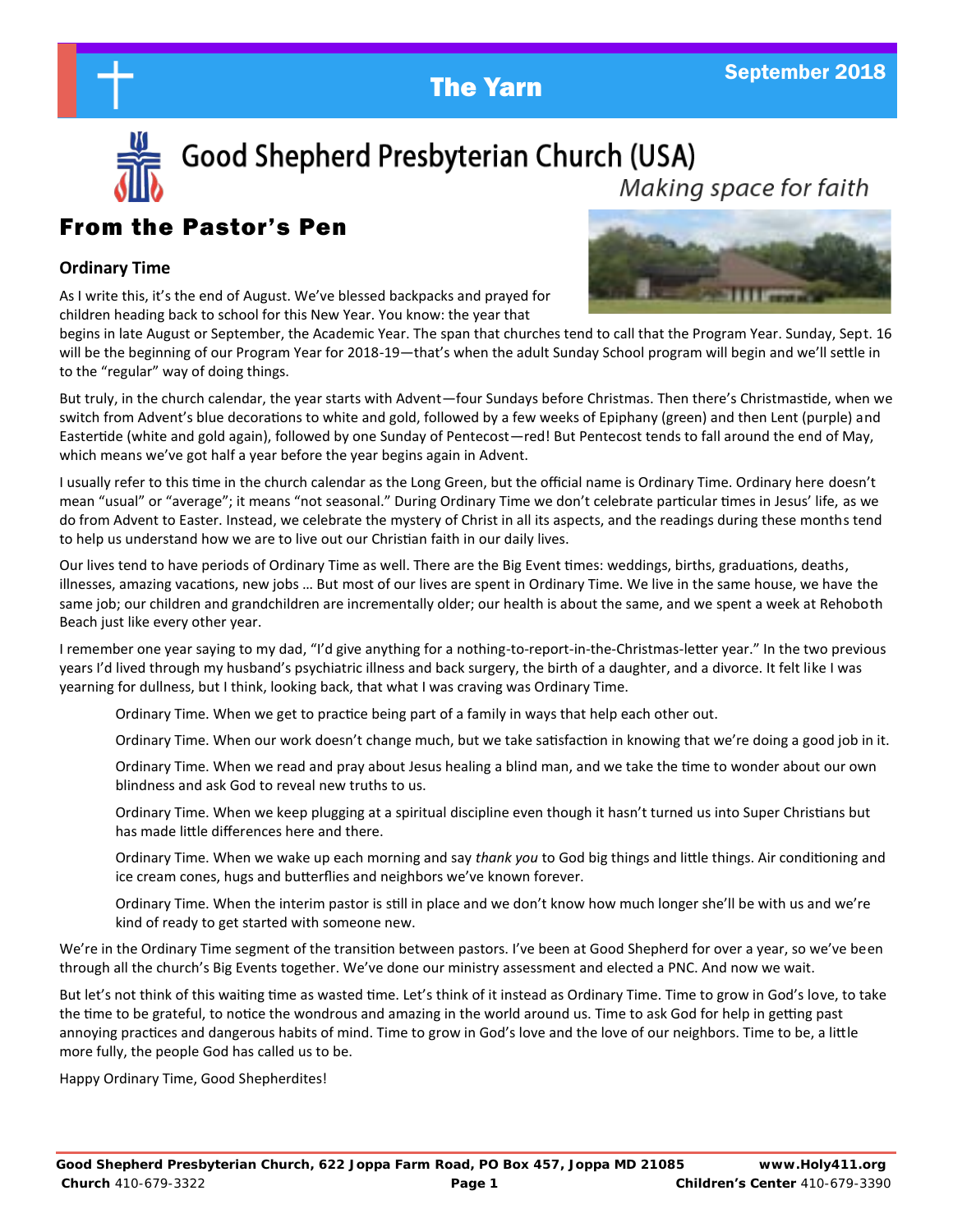## Worship Volunteer Opportunities

One of the most amazing things about this congregation is all our dedicated volunteers, who step up eagerly to help with *many* responsibilities in the church, including responsibilities for worship itself. If you think you might enjoy doing something in worship that you've not done before, we'd love to have you!

If you're interested, please sign up on the "Sign-Up for Worship Opportunities" sheet in the hallway or contact Rev. Gay ([RevJeanne@holy411.org](mailto:RevJeanne@holy411.org) or 419-707-1562).

- **Readers** help lead worship by reading prayers and scriptures, as assigned. The frequency depends on the number of readers we have—at this point each one reads once every eight weeks.
- **Children's Time** volunteers lead a short (three-minute) lesson for children each week. Often these volunteers consult with Rev. Gay so that their message meshes with the theme of the day.
- **Ushers** welcome people as they enter the church, giving each one a bulletin. Additionally they hand out the membership books, count the number of people in worship, collect the offering, and tidy the sanctuary after worship.
- **Communion Preparation** involves setting up the trays of bread and juice, as well as the bread and cup used by the pastor. These teams make sure that the appropriate number of people are prepared to serve communion that day as well. Currently we have five communion prep teams, for the approximately 26 Sundays a year when we celebrate the Lord's Supper.
- **Communion Servers** are those who help Rev. Gay serve communion, either at front or in the pews. At this point the Communion Prep teams are responsible for the Communion Servers, so having a list of people who'd like to do this would be helpful.
- **Flowers.** When congregation members ask for flowers in the sanctuary, someone must call in the order to our florist, and someone must pick the flowers up. This could be a single person or a team.
- Our **Tellers** are responsible for **Counting the Offering** each week after service, in teams of two. Currently

# Women's Association

**September 2018 Activities Dates:**

**Thursday, September 13 10:00 AM:**

Circle Bible Study - Lesson 1: God with Us Wherever We Are

All women of the church, please join us as we start our new Bible Study. Our guidebooks are free and will be distributed at our first lesson. Even if you cannot attend every lesson, we would to have you join us for fellowship, learning, and growing in our faith together. (Bring and the state of your lunch.)



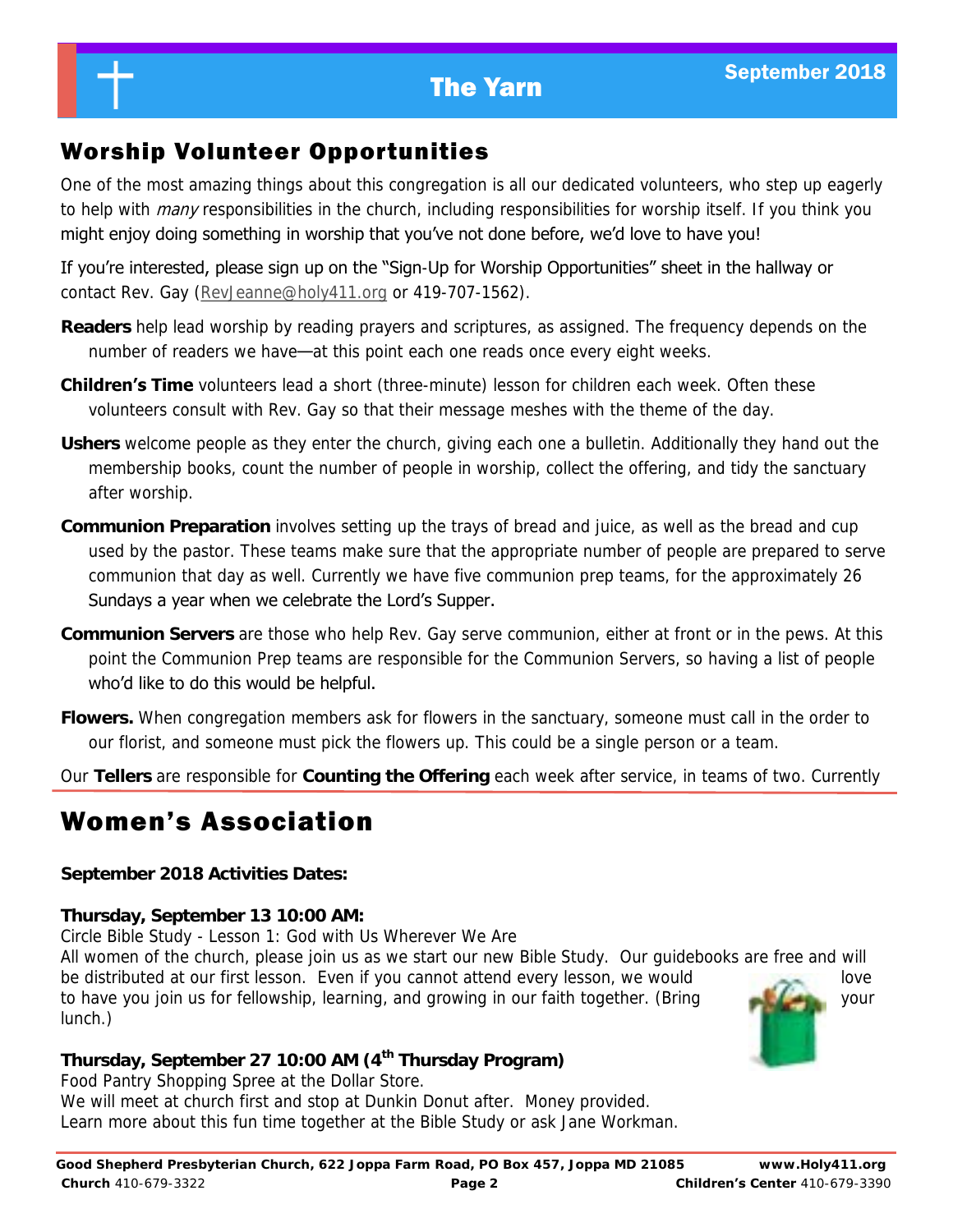### DEACONS - Small Deeds Done are better than great deeds planned. Peter Marshall

"Good Shepherd" you are the best! Our Christmas in July Pillow Drive, was a super success. We collected and donated 60 plus new pillows to Harford Family House. Thank you for the "small deeds done" for the less fortunate.

**SEPTEMBER 2, 2018** Labor Day weekend - NO COFFEE HOUR

# **SAVE THE DATE**

### **SEPTEMBER 9, 2018 - CHURCH PICNIC**

Our picnic will be held on premise again this year. The deacons will provide the hot dogs, rolls, and condiments, and water. A sign-up sheet will be on the board. Please sign up to bring a covered dish of your choice or drinks. In addition, volunteers will be needed to set up tents, tables and chairs, on Saturday, September 8, 2018. Updates will be provided. If you have any questions, please see any deacon.

### **HOSPITALITY/COFFEE HOUR**

If you missed Clay's announcement in church, he has tweaked the number of teams to better address the 5th Sunday's and evenly distribute the responsibilities. Pot Luck Sunday, will only be on a month that has a 5th Sunday. This only happens a few times within the calendar year. The revised teams are posted on the bulletin board. If you are NOT on a team and wish to be included, please see Clay Maas. If you have any questions, once again, Clay is your man.

### **VOLUNTEERS**

Deacons are searching for a person or persons who may have interest in ordering and picking up flowers, for Sunday worship. If you have interest, see Chris Bohns or Rev. Jeanne for details.

#### **FOOD PANTRY**

1st Sunday of the month is still the designated Sunday for donations...however, we collect everyday! Hygiene products, and paper products are always a good idea. The consumer cannot purchase items such as, soap, toothpaste, paper towels, toilet paper, etc., with their food cards.

**REDNER RECEIPTS** are another way to donate to the pantry. If you are not sure how this happens, see Jeanette Petnic.



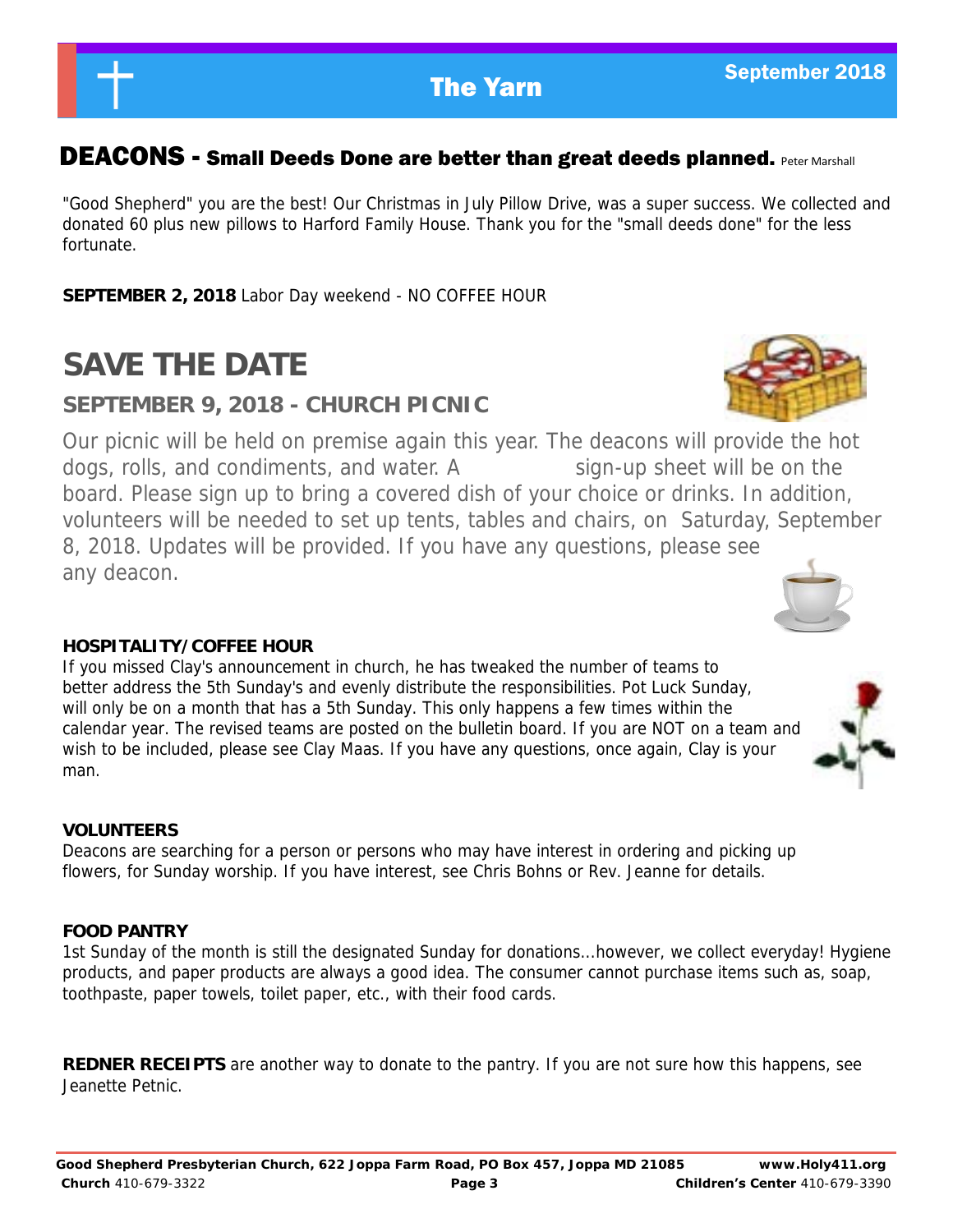

## NEW COFFEE HOUR

| 1st Sunday | Delores Barr           | 4th Sunday |                            | Jerry & Elaine Tich<br>Wayne & Joan Douglas<br>Sarah Weich |                       |  |
|------------|------------------------|------------|----------------------------|------------------------------------------------------------|-----------------------|--|
|            | Lamie Chiongola        |            |                            |                                                            |                       |  |
|            | Winsome Lacomb         |            |                            |                                                            |                       |  |
|            | Gary & Jane Workman    |            |                            |                                                            | Barry & Valerie Davis |  |
|            | Ellie Pfoutz           |            |                            |                                                            | Edie & Dave Burns     |  |
| 2nd Sunday | Mary Kaye Kent         |            | 5th Sun-<br>POT<br>$- ALL$ | day<br><b>LUCK</b>                                         |                       |  |
|            | Becky McKemy           |            |                            |                                                            |                       |  |
|            | Jessica Nguyen         |            |                            |                                                            |                       |  |
|            | Jim & Hazel Morgan     |            |                            |                                                            |                       |  |
|            | Clay & Vickie Maas     |            |                            |                                                            |                       |  |
| 3rd Sunday | Norma Webster          |            |                            |                                                            |                       |  |
|            | Donna & Bud Baranowski |            |                            |                                                            |                       |  |
|            | Ruth Wagener           |            |                            |                                                            |                       |  |



## **GSPC WOMEN'S CIRCLE BIBLE STUDY**

# Thursday, September 13, 2018

10:00 – 11:30

Upper Room

### GOD'S PROMISE: I AM WITH YOU

In nine lessons, this study traces God's recurring promise of presence from Genesis through the Gospels—from the beginning to the end of the age. God's "I am with you" promise is spoken in varied circumstances and to many different people throughout scripture. Some instances may be quite familiar, while others might surprise you. Throughout this study, participants will reflect on how the promise of God's presence speaks beyond the pages of the Bible, to their own circumstances. Individually and as a community, we will be encouraged to both see and seek God's presence with us in the extraordinary and the ordinary experiences of our lives. The study will confirm that God has, indeed, made and kept that very promise, again and again.

**BIBLE STUDY-LESSON 1** – GOD WITH US WHEREVER WE ARE

**SCRIPTURE:** Genesis 26:1-6; 28:10-22

**KEY IDEA:** God's promise to be with us allows us to consider the surprising and powerful intimacy of God's willingness to be with us in all our circumstances.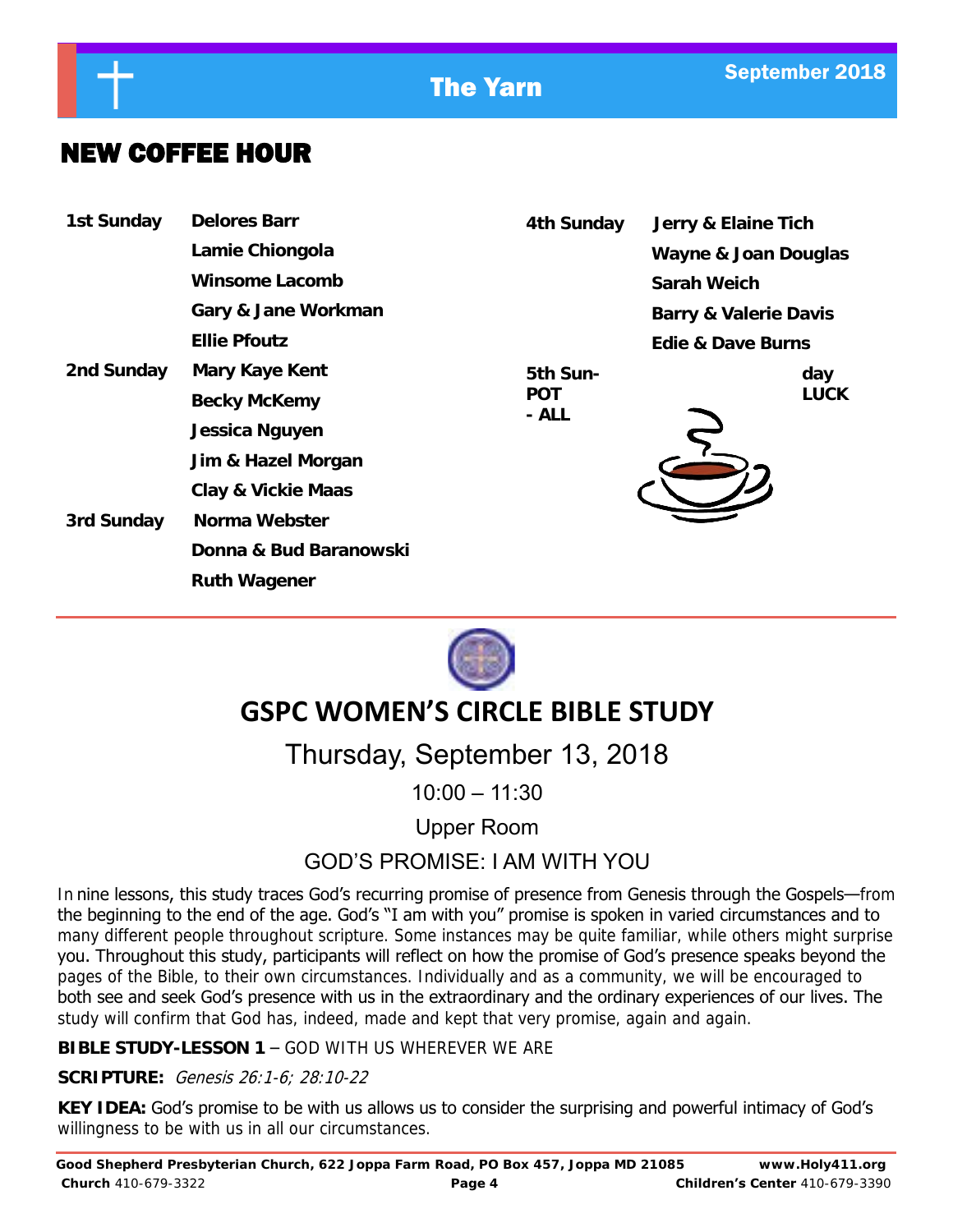

## **SHEPHERD'S KIDS 2018-2019**

**5:30pm-7:00pm**



**September 12 & 19 October 10 & 17 November 14 & 21 December 12 & 19 January 9 & 16 February 13 & 20 March 13 & 20 April 10 & 17 May 8 & 15**

# Adult Christian Education Set to Begin

The Parables: We've read them often, heard them taught from time to time in our studies, and listened to them preached from the pulpit. Could there really be more to Jesus' parables than what we think we know already?



We will begin the 2018 Sunday School year with a study of twelve of Jesus' better known parables but from a different viewpoint, using the late J. Ellsworth Kalas's Parables from the Back Side. We will come away with new twists on old favorites—perhaps from the point of view of minor characters or unsympathetic ones. Previously we had a tendency to look at the parables with a tunnel vision, concentrating on certain main characters or situations only. You might just be amazed at what is behind the curtain according to Kalas. Our study will include a video presentation with the author, key scripture readings and a group discussion.

We are set to begin our brand new series on September  $16<sup>th</sup>$  at 9:30 a.m. (ending at 10:20 a.m.) We will meet in the back of the sanctuary, with Pastor Jeanne, Kathy Young, Delores & Bob Barr sharing the leadership roles this year. You are cordially invited to join us because there is always a place for you!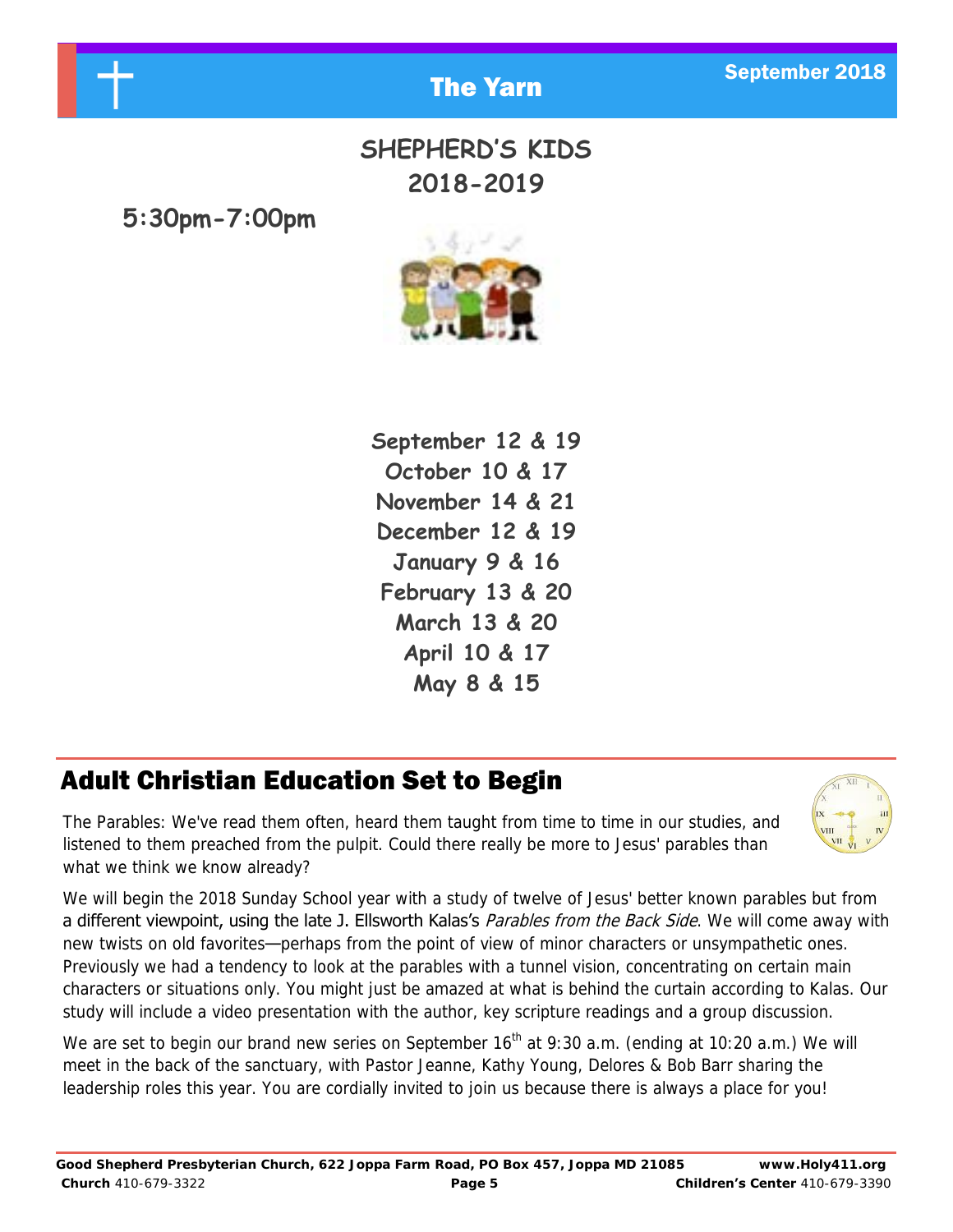

After taking an August break, Session will meet on Thursday, September 6 at 7PM. You are invited to attend meetings, just let the Pastor know you want to attend.

Elders leaving Session at the end of August are Lynn Villa, Jerry Tich and Ellie Pfoutz. We thank them for their leadership and devotion to Good Shepherd.

Elders serving on session are Soung Hee Baranowski, Mike Bohns, Valerie Davis, Vickie Maas, Farrell Maddox, Hazel Morgan, Cindy PreVatte, Gail Wronowski and Gary Workman.

# Happy & Happy

**HAPPY ANNIVERSARY** Dorothy & Bob Burns September 14, 1974

Jeanette & Jim Petnic September 22, 1956

**HAPPY BIRTHDAY** 4 Katy Brown-Pollard 6 Marcia Goldberg 9 Susan Luu 10 Hazel Morgan 11 Zach Hale 19 Michael Elonge

# Prayer List

**PLEASE SUBMIT NAMES FOR THE PRAY LIST TO THE OFFICE OR KATHY YOUNG.**

# Schedules

| Ushers:  |                                   | Tellers:          | Lay Readers: | <b>Children's Time:</b> |
|----------|-----------------------------------|-------------------|--------------|-------------------------|
| Sept. 2  | Petnic, Workman                   | Bohns, Kent       | Maas C.      | PreVatte                |
| Sept. 9  | Tich, McKemy, Morgan              | Starke, Webster   | Burns E.     | Wronowski, G.           |
|          | Sept. 16 Douglas, Webster, Starke | <b>Pfoutz</b>     | Thompson     | Wronowski, A.           |
| Sept.23  | Maas, Wronowski                   | PreVatte, Workman | Barr         | Gay                     |
| Sept. 30 |                                   | Maas, Baranowski  |              | <b>Bohns</b>            |

# Session Highlights—Summer 2018

**Church** 410-679-3322 **Page 6 Children's Center** 410-679-3390

# **The Yarn September 2018**